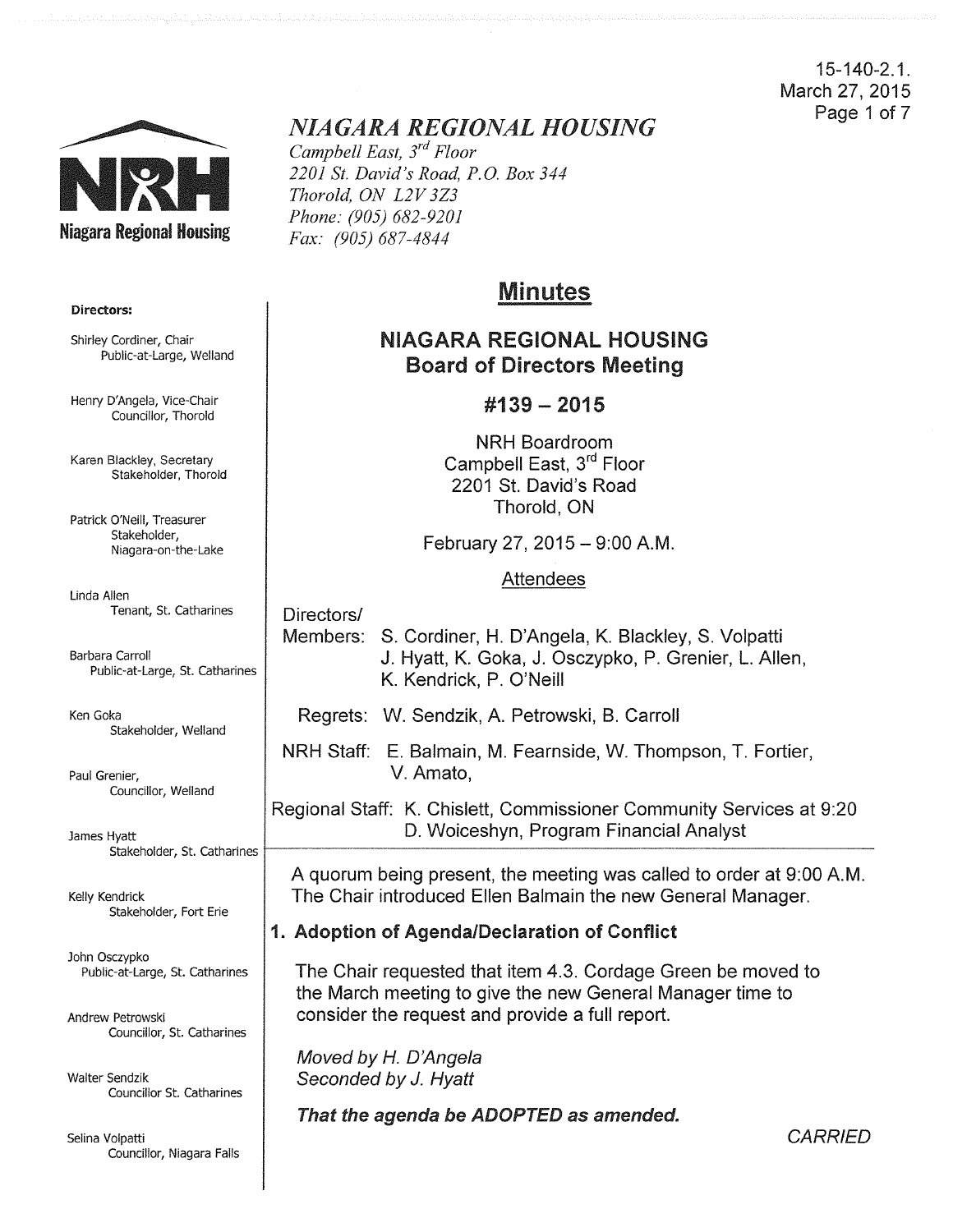Conflicts of interest with item 4.2. were declared by J. Osczypko, K. Goka and K. Blackley, as groups with which they are associated may be applying for funding.

#### 2. Approval of Minutes

2.1. Minutes of the January 30, 2015 Meeting

Moved by *K.* Blackley Seconded by J. Osczypko

That the minutes of the January *30, 2015* meeting be ADOPTED.

2.2. Business Arising

There was no business arising.

#### 3. Closed Session-9:05A.M.

Moved by J. Hyatt Seconded by *K.* Goka

That the NRH Board of Directors MOVE INTO closed session to consider information of a confidential nature regarding Security of the Property of the Municipality or Local Board - a proposed or pending acquisition or disposition of land, regarding Sale of NRH Owned Single Detached Homes - Prince Charles Park

**CARRIED** 

3.A. 9:15A.M. Moved by P. Grenier Seconded by J. Hyatt

That the NRH Board of Directors RISE with report.

**CARRIED** 

3.B. Moved by *P.* O'Neill Seconded by *K.* Blackley

That Confidential Report *15-139-3.1.,* respecting the Sale of NRH Owned Single Detached Homes- Prince Charles Park, be received and the recommendations contained therein be approved.

**CARRIED** 

**CARRIED**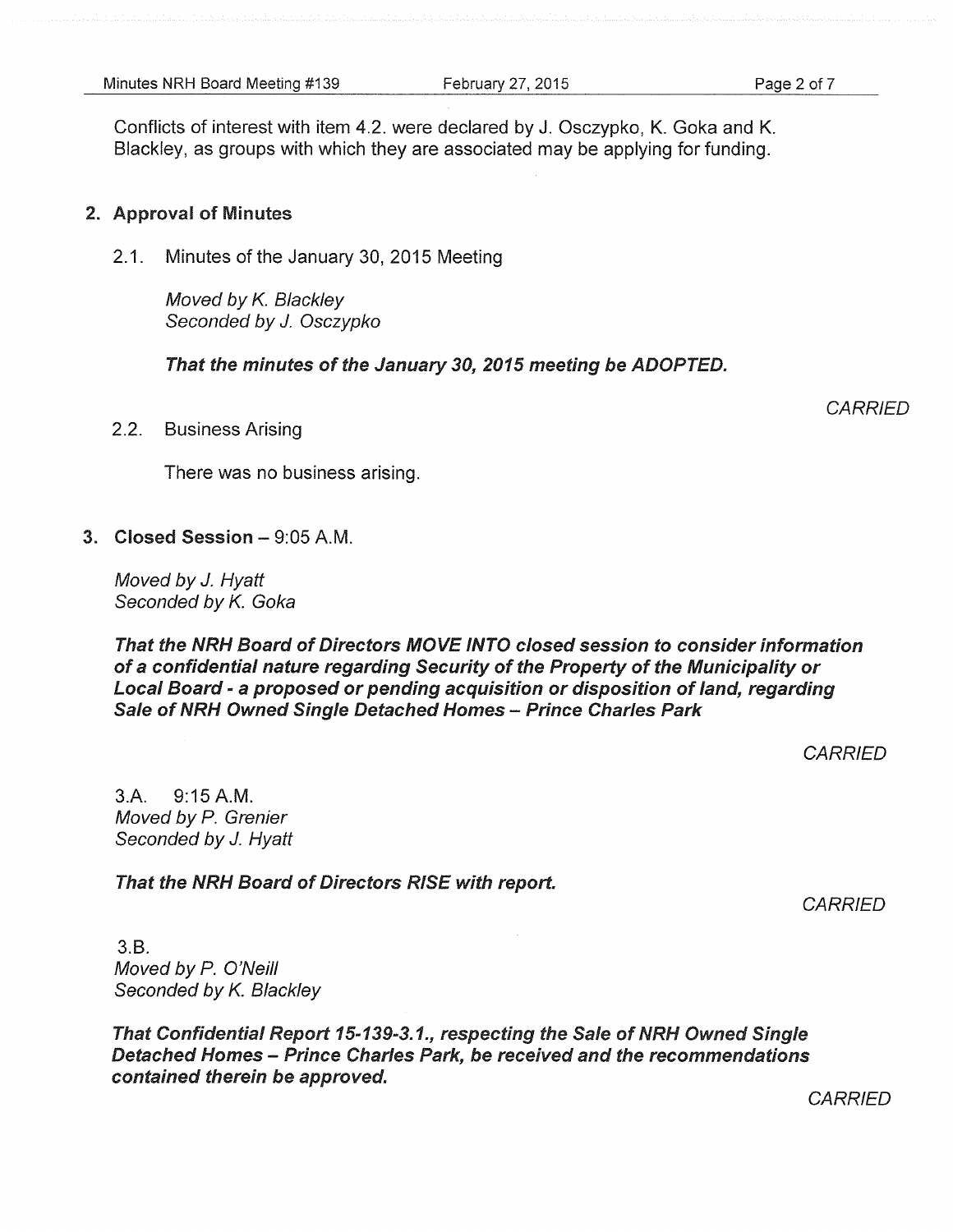#### 4. Staff Reports

4.1. Be A Voice Project 2015 – Report 15-139-4.1.

Be a Voice informational flyer was distributed.

Moved by *K.* Blackley Seconded by J. Osczypko

#### That Niagara Regional Housing Board of Directors RECEIVES this report for information.

**CARRIED** 

- K. Chislett joined the meeting at 9:20A.M.
- 4.2. Investment in Affordable Housing Extension (IAH-E) Program Niagara Renovates Program - Report 15-139-4.2.

Relevant to this report, the General Manager reviewed a memo to the Board, item 6.2., distributed at this meeting, regarding the use of Niagara Renovates funding by private sector landlords of residential care facilities for sprinkler systems.

Moved by H. D'Angela Seconded by *K.* Kendrick

That the maximum number of units for the multi-unit program subcomponent in 2015/16 align with the residential property class rate.

**CARRIED** 

| Component  | $2015 -$<br>2016 | $2016 -$<br>2017 | $2017 -$<br>2018 | 2018-2019   | $2019 -$<br>2020 | Total       |
|------------|------------------|------------------|------------------|-------------|------------------|-------------|
| Homeowner  | \$620,000        | \$320,000        | \$300,000        | \$1,000,000 | \$600,000        | \$2,840,000 |
| Multi-Unit | \$300,000        | \$0              | \$0              | \$626,300   | \$311,015        | \$1,237,315 |
| Total      | \$920,000        | \$320,000        | \$300,000        | \$1,626,300 | \$911,015        | \$4,077,315 |

Staff was directed to adjust the number of units in the report accordingly, and include that units must be self-contained.

Action by: M. Fearnside

4.2.a. Moved by P. O'Neill Seconded by J. Hyatt

- 1) That the Niagara Regional Housing Board APPROVES the allocation of the Niagara Renovates Program and its sub-components of the Investment in Affordable Housing Extension Program (IAH-E) totaling \$4,077,315, as follows:
	- a) Approval of \$2,840,000 to the homeowner sub-component and \$1,237,315 to the multi-unit (landlord) sub-component;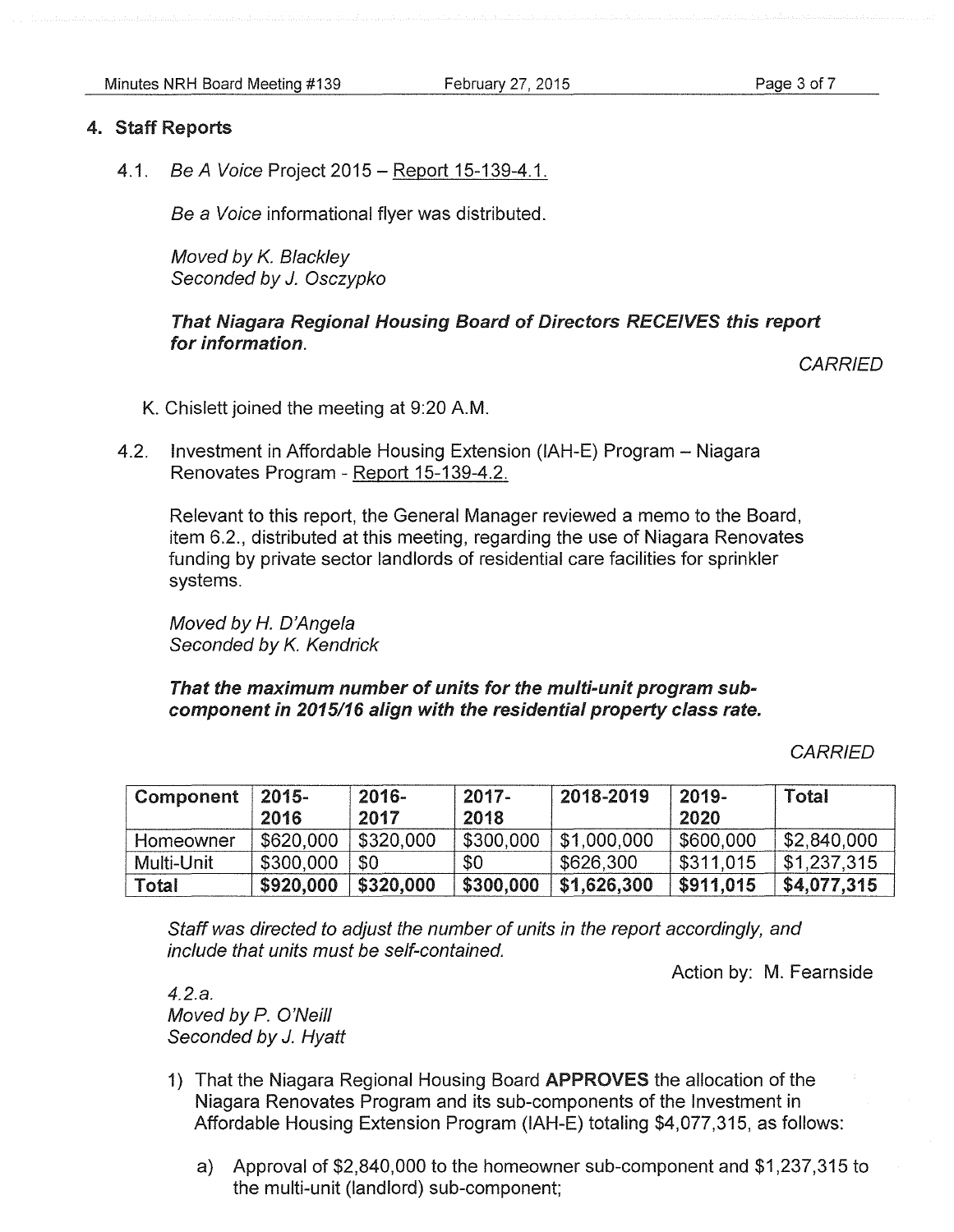- b) Approval of up to \$20,000 per home for the homeowner sub-component;
- c) Approval of up to \$10,000 per unit in years 2, 5 and 6 for the multi-unit (landlord) sub-component, with a maximum per building of \$25,000 (6 units and under); in years 5 and 6, \$40,000 (7 to 15 unit building), \$55,000 (16 to 25 unit building), \$70,000 (26 to 35 unit building), and \$90,000 (over 35 unit building),
- d) To be eligible for multi-unit funding, units must be self-contained
- 2) That this report be forwarded to Public Health and Social Services Committee (PHSS) for information.

**CARRIED** 

Conflicts of interest having been declared by J. Osczypko, K. Goka and K. Blackley, they did not vote.

4.3. Cordage Green - Deferred to March meeting.

#### 5. New Business

5.1. Waitlist Management & NRH Community Services Relationship

Memo to PHSS from NRH GM re: Request for Additional Information regarding Provincial Regulations for Management of the Social Housing Centralized Wait List was distributed.

Question was asked as to why homeless persons were not immediately moved to top of the waiting list.

- According to legislation
- victims of domestic violence are given first priority.
- Homeless individuals are housed one in every  $10<sup>th</sup>$  vacant unit
- The working poor, working 3 jobs to pay rent and purchase food would wait double the time to be housed if homeless individuals were allowed to jump to top of the list.
- Point rating system was revised in the 90's, based on experience.
- Homelessness is better addressed through the Housing First program. Just housing is not enough, supports are crucial. The Housing First Program provides immediate shelter and addresses the individuals reasons for homelessness and provides supports necessary to help them avoid repeating the cycle of homeless.

Niagara's Housing and Homelessness Action Plan Section 4 approved by the Province addresses this. K. Chislette's attendance at NRH Board meetings demonstrates the close working relationship between NRH and Community Services.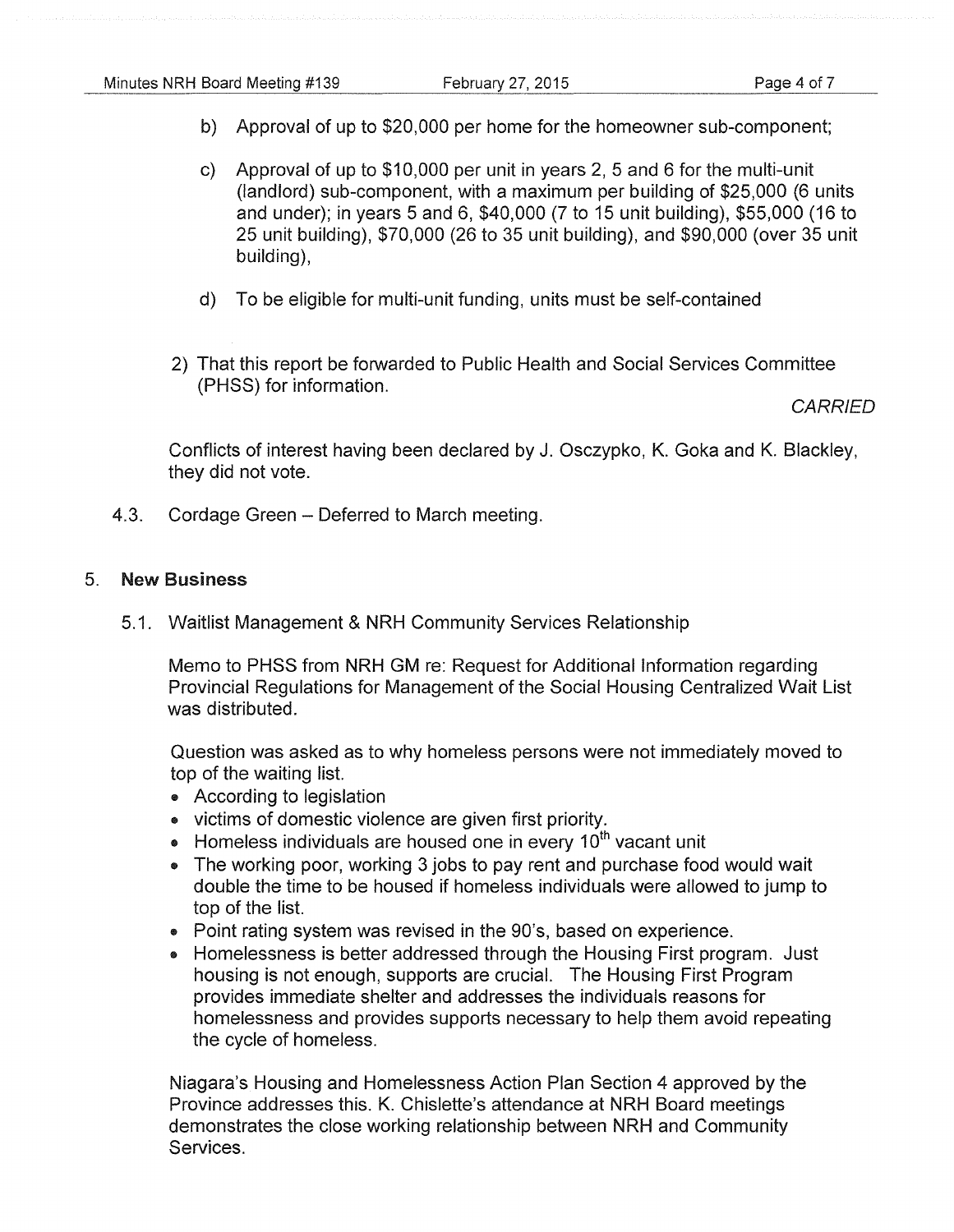It was recommended that staff bring forward a report to the April meeting on Housing and Homelessness and the working relationship between Community Services and NRH.

Action by: E. Balmain

#### 5.2. Utility Rebates

Councillor Grenier advised that electrical utilities in Niagara are obliged to work with customers who wish to take advantage of retrofit and rebate programs. Staff advised that NRH has been taking advantage of all retrofit and rebate programs available over the past few years. Councillor Grenier offered to assist if needed.

5.3. Value for Money Audit of Broadoak and Fitch Street

Councillor D'Angela advised that two NRH Capital Projects Broadoak and Fitch Street East have been identified for inclusion in a Value for Money Audit which is to be completed by an external firm and presented unfiltered to the Audit Committee.

#### 6. General Manager's Report

6.1. Unaudited Financial Statements as at December 31, 2014

In 2012 NRH took over ownership of Broadoak assuming all assets and liabilities. In early January 2015, for the year ending 2014, NRH received a cheque in the amount of \$42,452 from the lawyer for Broadoak Charitable Foundation for a 2011 tax adjustment refund from the City of Niagara Falls.

At the October 31, 2014 meeting the following motion was made:

That the Niagara Regional Housing Board of Directors APPROVES any yearend surplus be transferred to the reserve for owned units.

Due to a few outstanding costs for Broadoak, an amendment to the above motion #136-14-6.1.a. was requested.

Moved by K. Kendrick Seconded by P. O'Neill

- 1. That the Board NRH Board of Directors APPROVES \$42,452 of the 2014 surplus be transferred to the Capital Variance Reserve (CVR) at the Region for Broadoak's outstanding costs; and,
- 2. That any year-end surplus over \$42,452 be transferred to the reserve for owned units.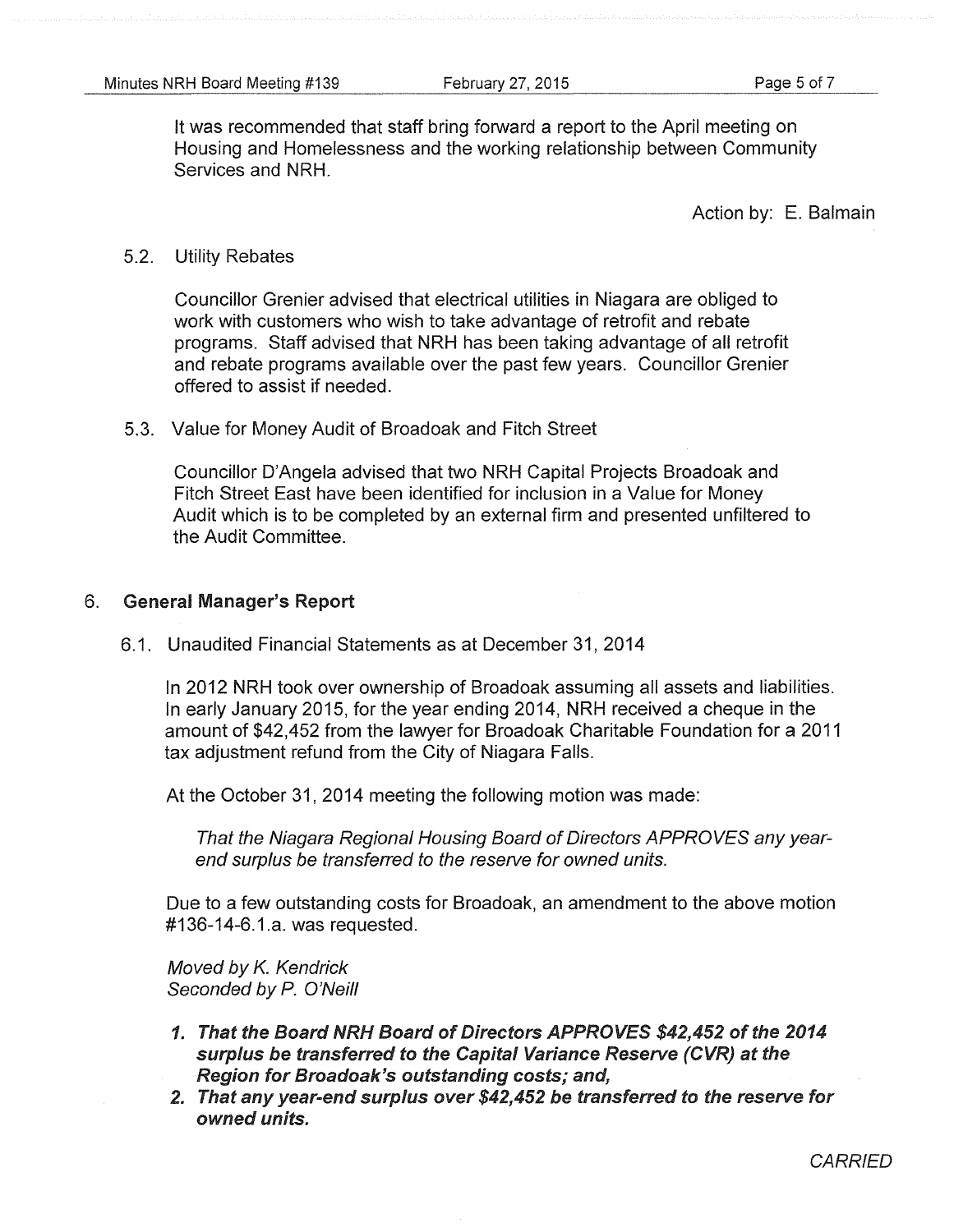6.2. Memo to NRH Board of Directors, from E. Balmain, General Manager re: IAH Funding Request from Private Sector Landlord

Discuss earlier in the meeting under item 4.2.

Moved by H. D'Angela Seconded by P. O'Neill

### 1. That the Niagara Regional Housing Board of Directors RECEIVE item 15- 139-6.2. memo from General Manager for information; and,

2. That the General Manager RESPOND to the landlord accordingly.

**CARRIED** 

7. Presentation – There was no presentation.

#### 8. Committee Reports

8.1. Tenant Advisory Group Minutes of the December 23, 2014 Tenant Advisory Group were provided for information.

Moved by J. Osczypko Seconded by P. O'Neill

#### That the Niagara Regional Housing Board of Directors RECEIVE the minutes of the December 23, 2014 Tenant Advisory Group meeting.

CARRIED

#### 9. For Information

9.1. Action Items from Previous Meetings

#### Correspondence/Media

There was no additional correspondence/media.

#### 10. Other Business-

10.1. NRH & Community Services

K. Chislette thanked Directors for complements advising that NRH and Community Services work well together. Seniors Community Programs was included in consultations regarding the new senior building at Fitch Street, Weiland. A number of memos went to Council regarding work with NRH and in future memo's will be copied to the NRH Board of Directors.